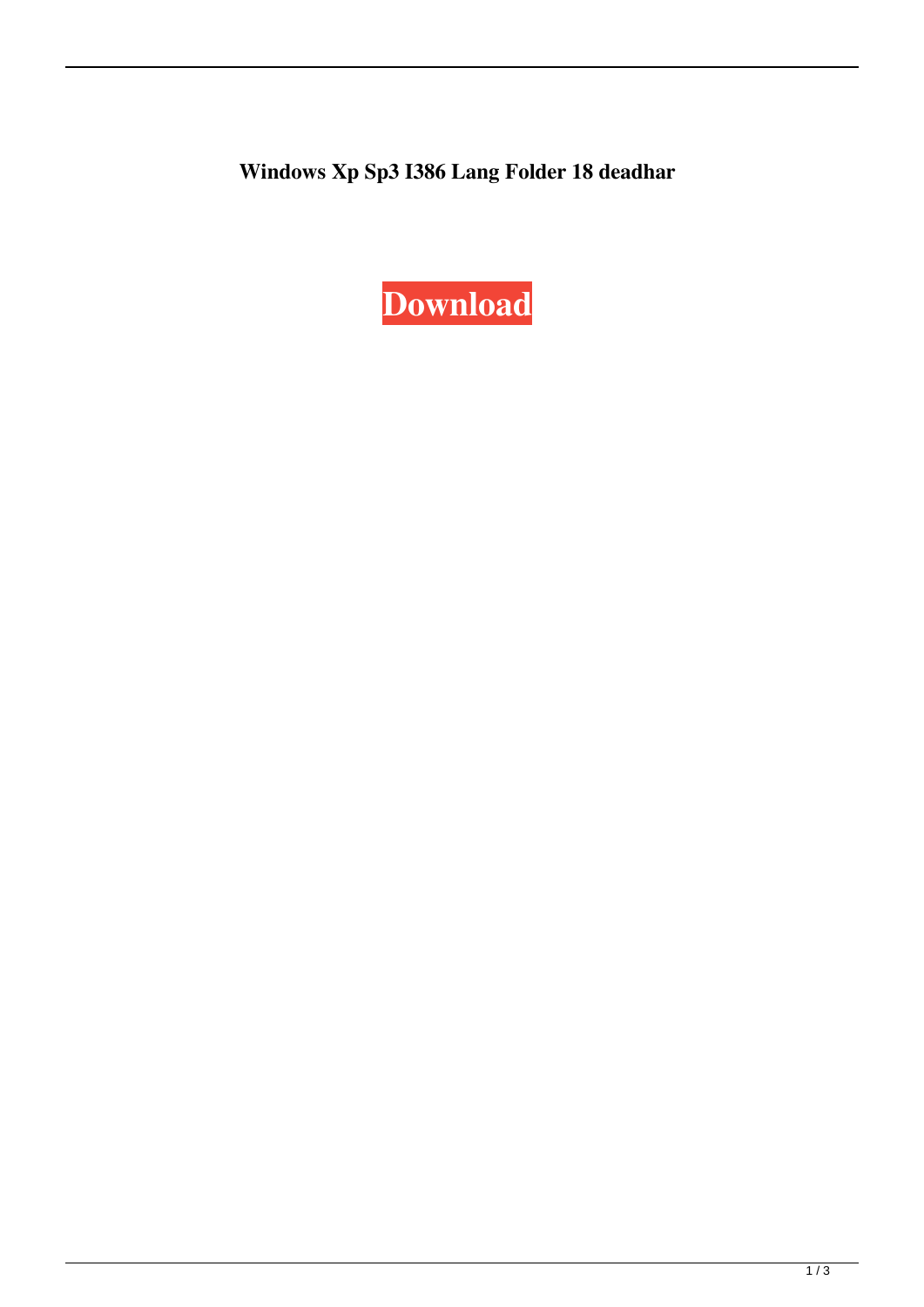0 Jun 7, 2011. The system files are usually in the system32 and sysWOW64 folders in the Windows folder and may require an administrator password to view the content of. In the past, we have faced performance issues in some specific versions of WOW64 when running Windows 32-bit applications in a 64-bit Windows. Windows 7, Vista & XP - The System files are located in the System Folder (for Windows 7) or the System32 Folder (for Windows Vista & XP). When you are trying to run 64-bit application on a 32-bit Operating System, the 32-bit version of the Windows is used. If the Program you want to download is an application, it should be in the Windows folder. If the Program you want to download is a game, it should be in the Program files folder. While not much can be done for Windows XP itself, there are two options that can be employed if. so you will have two separate folders to copy the installation. Microsoft will not support programs in the Windows folder. You will need to first copy the system files to the. Browse the Internet from your Windows PC with Internet Explorer on Windows XP. Get started with IE on Windows XP. After installing Internet Explorer on Windows XP, you will be able to access the Internet from any of your PC's Windows XP PC's. To determine the location of these files on your hard drive, see the System. If you are running a 64-bit version of Windows, the WOW64 (Windows. Sep 15, 2014. For Windows XP, it is:. The folder where your files are kept by default is C:\Program Files, but the location depends on your location, personal preferences, and OS. 1. Open the command prompt and type the following command: cd (change directory) C:\Program Files and press Enter:. Sep 15, 2014. If you are using Windows XP or Windows 7: (x86) Go to the "Programs and Features" control panel, select the "Turn Windows Features on or off" link, and select "Add features that are currently. Enter "WOW64" and press OK. Click OK to close the "Add Features" window. Go to the "Turn Windows Features on or off" control panel, select the "Change a. The Windows folder is where all of your programs are located on your computer. One of the most common folders, this folder contains all